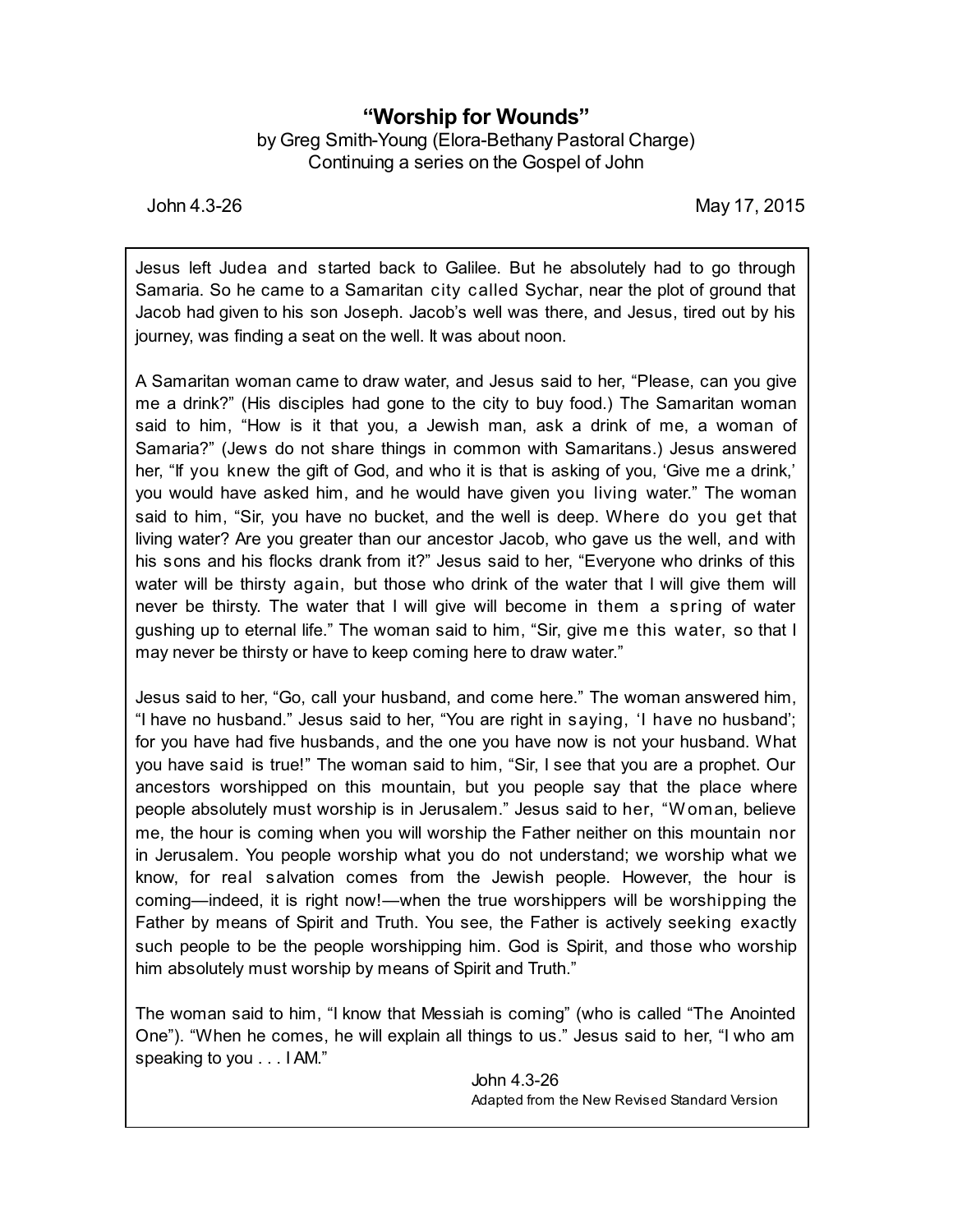I

Calling her "the woman at the well" becomes a mouthful. In the Eastern Orthodox Church, she is Saint Photina, which means "Luminous One." <sup>1</sup> So let's call her "Dawn."

Jesus promises to Dawn "living water." He means the rushing and flowing Holy Spirit, who is the life-giving and renewing energetic presence of God. Flowing water exposes the roots of trees growing along its banks. Giving her Living Water, Jesus is exposing Dawn's roots.<sup>2</sup> Few of us want our roots exposed. But we can trust Jesus to do it.

Dawn's been married five times. Five times! Maybe she's been widowed. Maybe she's been divorced; only husbands could decide to divorce back then. Divorce and/or death has wounded Dawn, five times? What has that done to her? Each time a wound like that is opened, the cut is deeper, the healing slower, the scar more unsightly. She has another guy now, but he won't marry her. Maybe he's married to someone else. But he is all she can get. In her culture, no husband means no status, no protection.

I imagine after her first, the neighbours shared her sorrow. Same with the second, because life happens. But then Third? And Fourth? They pulled back. Fewer invitations. Move away when they saw her coming. Fifth. And now, Mr. Sort-of-Sixth.

I get it now, why Dawn's coming to the well alone. And in the middle of the day. When others stay away from the heat, she comes to this lonely place, to get away from the cold of shame. Shame says "I'm broken." Shame says, "Something is wrong with me!" Shame says, "I am good for nothing, for no one." <sup>3</sup> These days, social media adds extra dimensions to the piling on of shame.<sup>4</sup> But that message is nothing new, that you're nothing, you're a waste, you're damaged goods.

Jesus knows Dawn's wound. He exposes her roots. But he pounds no pulpit, gives no lecture. He sticks with her. He stays in the conversation, because Dawn matters. She is worth it! So are you.

II

Give her credit. She stays in the conversation too. That says something about what it is like to be with Jesus. Still, Dawn does try to steer it away. Jesus is obviously a prophet. So instead of her sexual history, let's talk about something safe. Religion.

[http://en.wikipedia.org/wiki/Samaritan\\_woman\\_at\\_the\\_well](http://en.wikipedia.org/wiki/Samaritan_woman_at_the_well)

<sup>2</sup> "The water of of life was flowing over her, and, like the water of a stream that exposes the roots of a tree growing on its banks, her roots were exposed." Kenneth E. Bailey, "The Woman at the Well" in Jesus Through Middle Eastern Eyes: Cultural Studies in the Gospels (Downers Grove: Intervarsity, 2008), 203ff.

<sup>&</sup>lt;sup>3</sup> For an excellent introduction to shame, and its modern epidemic, see Brené Brown's TED talk, "Listening to Shame." [www.ted.com/talks/brene\\_brown\\_listening\\_to\\_shame?language=en](http://www.ted.com/talks/brene_brown_listening_to_shame?language=en)

<sup>4</sup> CBC's *The National* just aired a report about the effects shaming on social media can have on its victinms. [www.cbc.ca/player/News/TV%20Shows/The%20National/ID/2667068497/](http://www.cbc.ca/player/News/TV%20Shows/The%20National/ID/2667068497/) See also Andy Crouch, "The Return of Shame," Christianity Today 59.2 (March 2015): 32-41.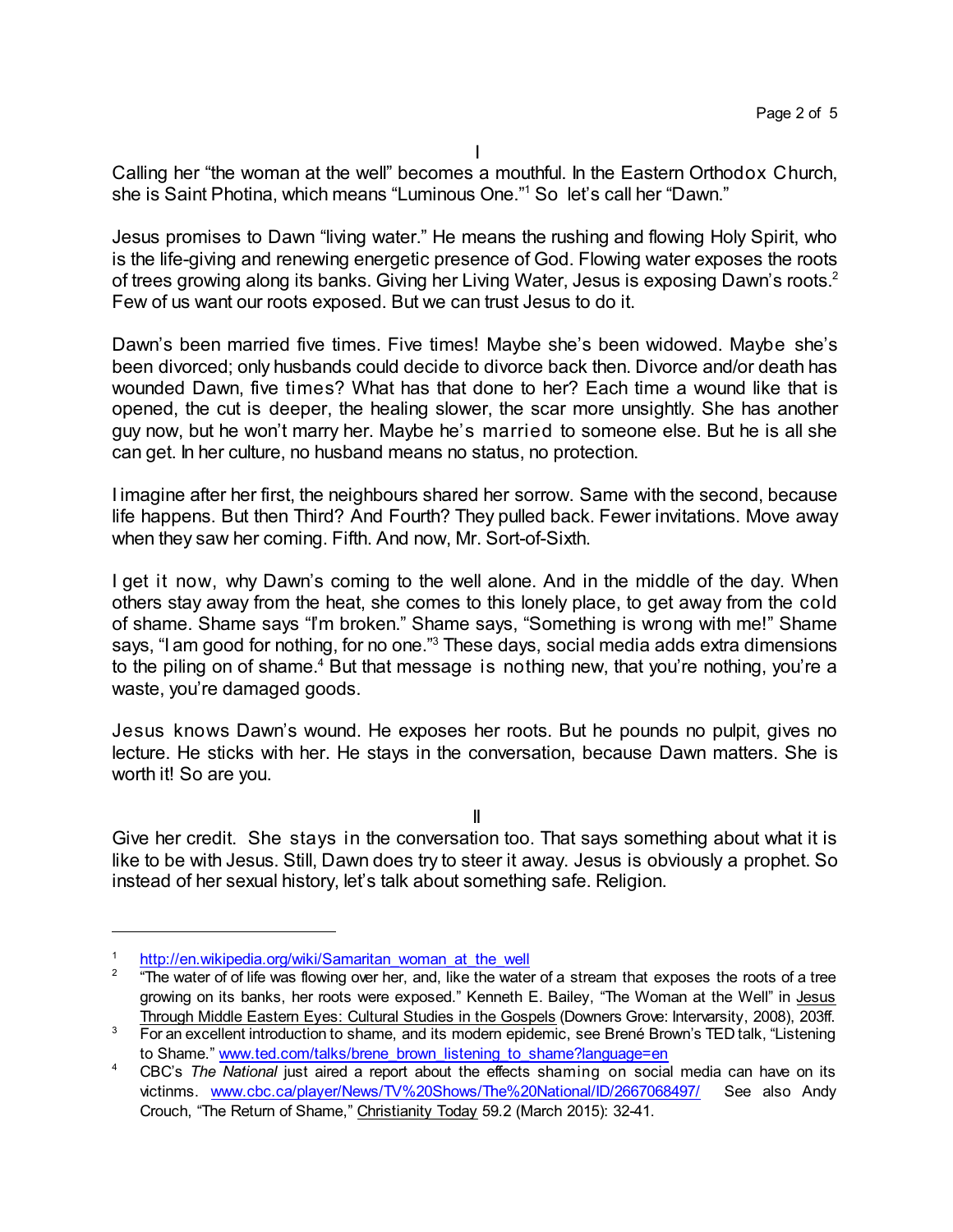Jesus follows her lead. She is steering in the right direction. If you've got a wound, you need it healed. God heals. That's what temples are for. <sup>5</sup> But, that topic opens another deep wound.

A bit of history.<sup>6</sup> After King Solomon, Israel split into two hostile nations. The northern tribes continued to be called Israel, and the southern ones, Judah. In 722 B.C., the vicious Assyrians crushed Israel, and scattered those 10 northern tribes throughout their empire. They colonized the area with foreigners, perhaps from Mesopotamia or Arabia. Any northern Jews who remained eventually intermarried with these outsiders. Their descendants were the Samaritans.

Two centuries later, Judah in the south endured its own defeat and exile, this time by the Babylonians. When those exiles returned generations later, there were the Samaritans, living in the land, claiming it as their own, and hostile.

Samaritans and Jews were similar, but different. Samaritans saw themselves as the true descendants of Israel. Jews saw Samaritans as foreign Gentiles. Jews and Samaritans both followed the Torah (the five books of Moses). Jews also honoured the Writings and the Prophets. Samaritans had their own version of the Torah, and accused the Jewish version of being false and corrupted.

Their hostility focused on their competing temples. Jews worshipped at the rebuilt Temple on Mount Zion in Jerusalem. Samaritans worshipped at their Temple on Mount Gerizim. A few of generations before Jesus, Jews destroyed the Samaritan Temple. Just before Jesus' birth, Samaritans got revenge by defiling the Jewish Temple during Passover.

Samaritans and Jews both worshipped the Lord, and hated each other. It was a well-aged bitterness, five centuries of accusation and reprisals.

Does this sound a bit familiar? Vicious and ancient hostility inflicting wounds in that small stretch of land.

Today, the site of the long-destroyed Jewish Temple is the Muslim *Haram al-Sharif*. For millennia, Mount Zion has been a place of worship. Now, it's the most explosive flashpoint

<sup>&</sup>lt;sup>5</sup> Lesslie Newbigin wrote: "[Jesus] has done what true prophets have always done—exposed the sin which sin itself seeks to hide. . . . Where sin has been exposed one must ask about the possibility of atonement, or forgivness. A prophet can bring no healing if the ministry of the priest is not available, if ther is no 'mercy seat' where sacrifice can be accepted and sin put away. Where is that mercy seat, that true temple, where true worship may be offered by consciences cleansed from sin? Is it on Mount Zion as Jews believe, or on Mount Gerizim where the Samaritans worship? This is . . . the proper pressing of the question which must be asked when sin has been brought to the light and exposed." Quoted in Bailey, 209.

<sup>&</sup>lt;sup>6</sup> See Robert T. Anderson, "Samaritans" in David Noel Freedman (ed), The Anchor Bible Dictionary (New York: Doubleday 1992): vol 5, pp. 941-47, and also <http://en.wikipedia.org/wiki/Samaritans>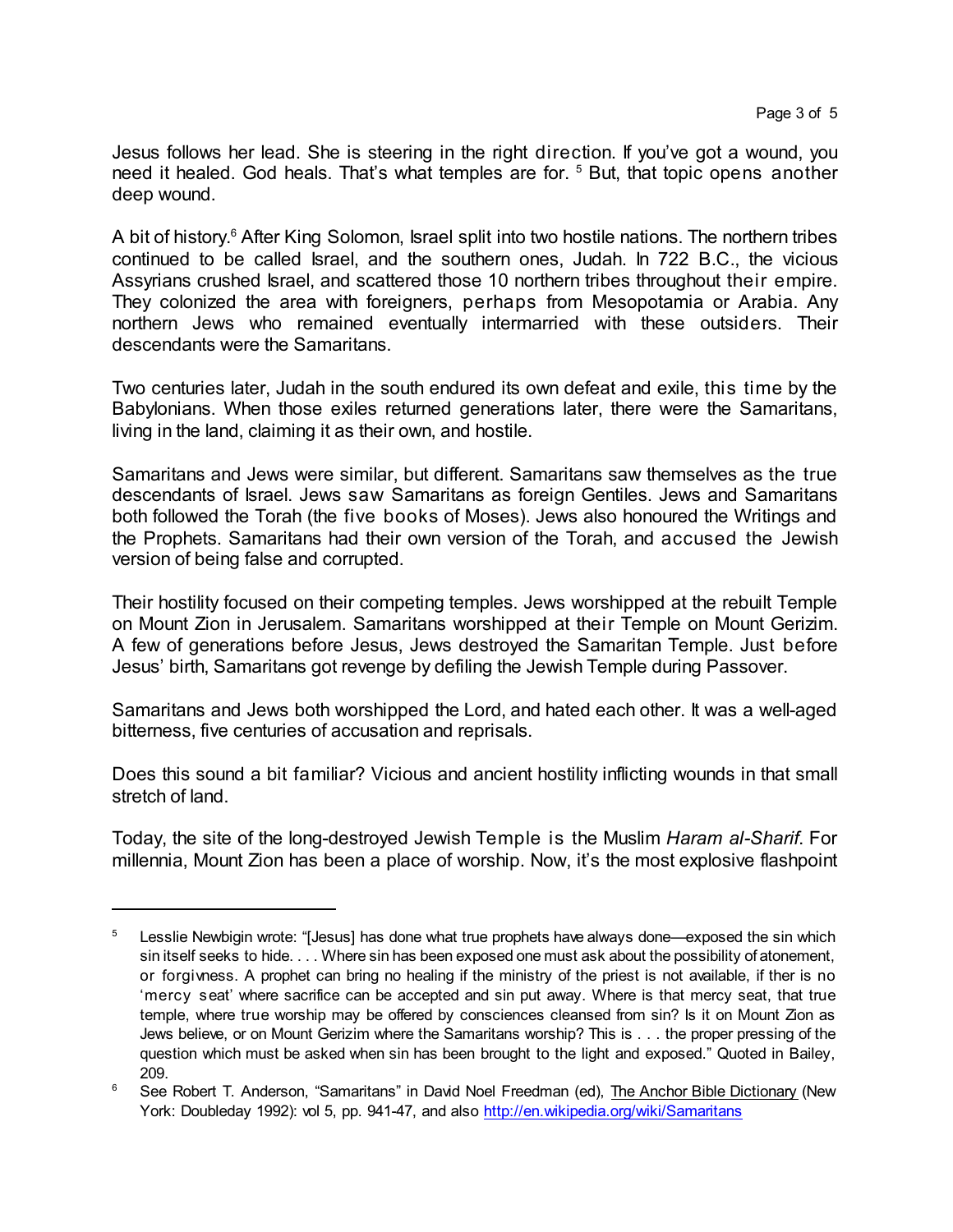in the world.<sup>7</sup>

Today, the site of the long-destroyed Samaritan Temple, Mount Gerizim, overlooks the Palestinian city of Nablus.<sup>8</sup> Nearby is the Israeli settlement of Har Brakha. Also, Kiryat Luza, home to about half of the few Samaritans who are left.<sup>9</sup>

And, in Nablus today is that same ancient well, where Jesus the Jew met a Samaritan woman.

III

They talked about worship.

Dawn steered the conversation to worship to avoid talking about her wound—her five-plusone husbands. Jesus followed her, because worshipping in God's presence heals wounds.

Talking about worship and temples is searingly hostile ground between their two peoples. Hostility wounds us. Living in a community where grievance and injustice flow poisonously makes deep wounds. Dawn has gone from one wound, her marriage heartbreaks, to another, her nation's hostility.

She does some theology. *"Where is the presence of God?"* That's what a temple is all about, a sacred place where God's presence is. *"Where? You Jews say Jerusalem. We Samaritans say here, on this mountain."*

Imagine, worship dividing people! Where is God's presence: in stirring hymns or energetic praise choruses? Any disagreements about the music we sing? Which spirituality is superior: Mennonite, Lutheran, Roman Catholic, Anglican? Much blood has spilled over that one. Should we stay Presbyterian or become United? Families split over that. Many wounds!

Where can we find God? How can we find God?

 $N$ 

While we're busy looking, and quarrelling, and wounding . . . God finds us.

Jesus says, to Dawn and to us, God seeks people for worship. In Spirit and in Truth, says Jesus who is the Truth. The Living Truth-Son floods us with the Living Water-Spirit. The Truth and Spirit make us into people who worship the Father.<sup>10</sup>

<sup>7</sup> [http://en.wikipedia.org/wiki/Temple\\_Mount](http://en.wikipedia.org/wiki/Temple_Mount)

[http://en.wikipedia.org/wiki/Mount\\_Gerizim](http://en.wikipedia.org/wiki/Mount_Gerizim)

[http://en.wikipedia.org/wiki/Samaritans#Modern\\_times](http://en.wikipedia.org/wiki/Samaritans#Modern_times)

 $10$   $\degree$  "The old mistaken interpretation of this verse put the words 'spirit and truth' in the lower case and said that the words meant worshiping 'inwardly and without outward forms.' No! Spirit, *pneuma* in the Gospel of John, is in its majority usage not our 'inwardness' but the reality of the Holy Spirit. And 'truth' in the Gospel